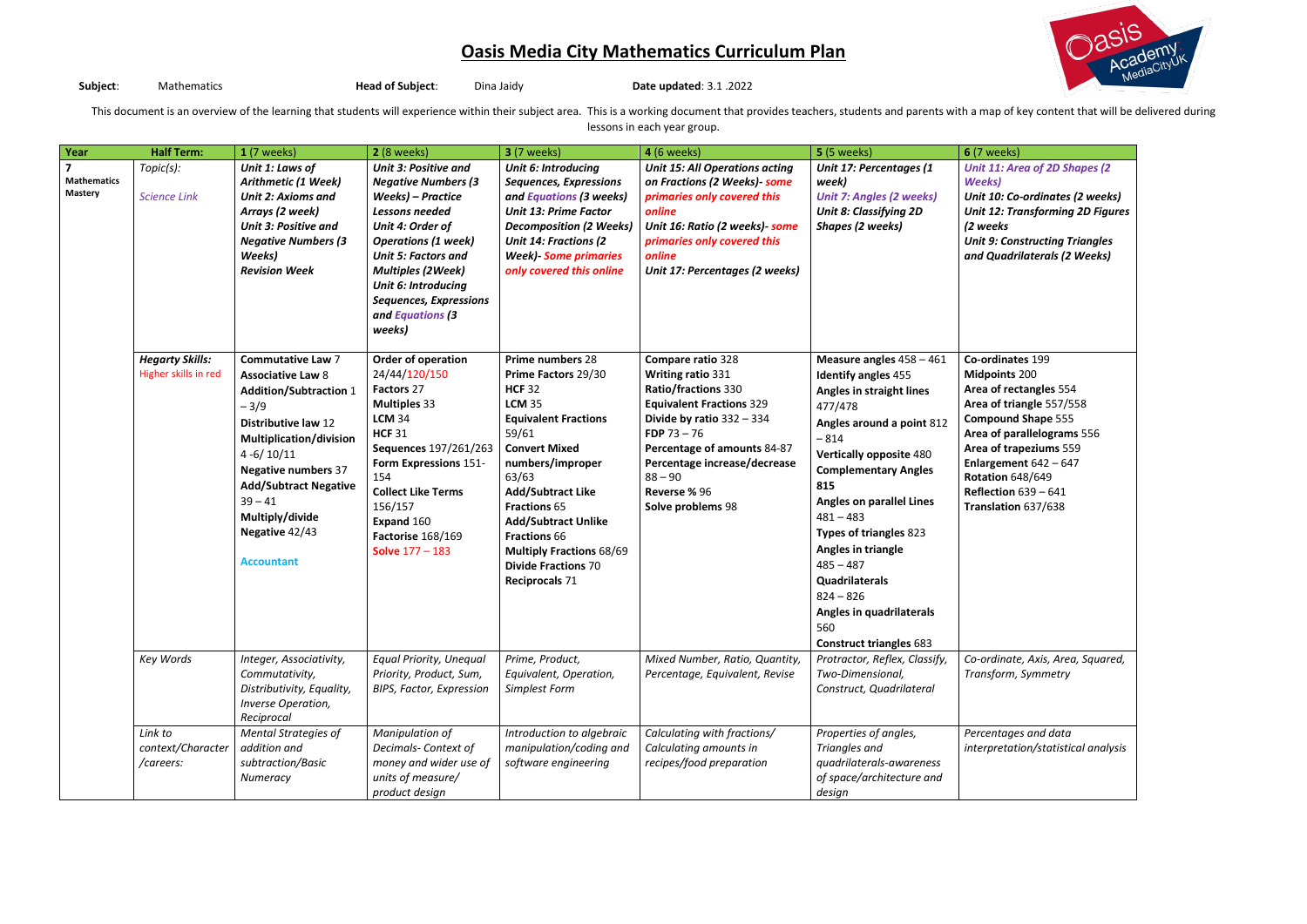*End of Unit topic tests+Growth lessons and Mathematics Mastery End of Year Assessment*

- *Unit 13-Circles and composite shapes Unit 14-volume of prisms*
- *Unit 15 – surface area of prisms.*

|                                           | Assessment Type:                                | End of Unit topic<br>tests+Growth lessons<br>and Mathematics<br>Mastery End of Half<br>Term Assessment                                                                                                                                                                                                                            | End of Unit topic<br>tests+Growth lessons<br>and Mathematics<br>Mastery End of Half<br><b>Term Assessment</b>                                                                                                                                                                                                                          | End of Unit topic<br>tests+Growth lessons and<br><b>Mathematics Mastery</b><br>End of Half Term<br>Assessment                                                                                                                                                                                                                                                                                                                                                                                                                                                                                                                                   | End of Unit topic tests+Growth<br>lessons and Mathematics<br>Mastery End of Half Term<br>Assessment                                                                                                                                                                                                                                                                                                                        | End of Unit topic<br>tests+Growth lessons and<br><b>Mathematics Mastery End</b><br>of Half Term Assessment                                                 | End c<br>lesso<br>Mast                                                                                                                         |
|-------------------------------------------|-------------------------------------------------|-----------------------------------------------------------------------------------------------------------------------------------------------------------------------------------------------------------------------------------------------------------------------------------------------------------------------------------|----------------------------------------------------------------------------------------------------------------------------------------------------------------------------------------------------------------------------------------------------------------------------------------------------------------------------------------|-------------------------------------------------------------------------------------------------------------------------------------------------------------------------------------------------------------------------------------------------------------------------------------------------------------------------------------------------------------------------------------------------------------------------------------------------------------------------------------------------------------------------------------------------------------------------------------------------------------------------------------------------|----------------------------------------------------------------------------------------------------------------------------------------------------------------------------------------------------------------------------------------------------------------------------------------------------------------------------------------------------------------------------------------------------------------------------|------------------------------------------------------------------------------------------------------------------------------------------------------------|------------------------------------------------------------------------------------------------------------------------------------------------|
| 8<br><b>Mathematics</b><br><b>Mastery</b> | Topic(s):<br><b>Science Link</b>                | Unit 1: Sequences (2<br>weeks)<br><b>Unit 2: Forming and</b><br><b>Solving Equations (2)</b><br>weeks)- re-do Solving<br>equations later on.<br><b>Unit 3: Inequalities</b><br>*NB: The sequences<br>unit here should cover<br>everything needed on<br>the KS3 curriculum, as<br>the Y9 unit was<br>removed due to<br>repetition. | <b>Unit 4: Linear Graphs (4</b><br>weeks)<br><b>Year 7: Transforming</b><br>2D figures unit (missed<br>in year 7)<br><b>Unit 5: Accuracy and</b><br><b>Estimation (2 weeks)</b>                                                                                                                                                        | Unit 6: Ratio (2 weeks)<br><b>Unit 7: Real Life Graphs</b><br>and Rates of Change (2)<br>weeks)<br><b>Unit 8: Direct and inverse</b><br>proportion (2 weeks)                                                                                                                                                                                                                                                                                                                                                                                                                                                                                    | Unit 9: Univariate Data (2<br>weeks)<br><b>Unit 10: Bivariate Data (2)</b><br>weeks)                                                                                                                                                                                                                                                                                                                                       | <b>Unit 11-Angles in parallel</b><br>lines and polygons<br><b>Unit 12-Bearings</b>                                                                         | Unit.<br>shap<br>Unit.<br>Unit.                                                                                                                |
|                                           | <b>Hegarty Skill</b><br>Higher skills in<br>red | <b>Fibonacci Sequence 263</b><br><b>Important Sequences</b><br>261<br>Term to term 197<br>Nth term 198<br><b>Expressions, identities</b><br>and formulae 154<br>Form equations 176<br>Solve equations $178 -$<br>176<br>Inequalities $265 - 268$<br>Solve inequalities 269 -<br>271                                               | Enlargement $642 - 647$<br><b>Rotation 648/649</b><br>Reflection $639 - 641$<br>Translation 637/638<br>Co-ordinates 199<br>Mid points 200<br>Plotting graphs205/206<br>Gradient $201 - 204$<br>$y = mx + c 207 - 213$<br><b>Rounding decimals 56</b><br><b>Significant Figures 130</b><br><b>Estimation 131</b><br><b>Accuracy 132</b> | Compare ratio 328<br>Writing ratio 331<br><b>Ratio/fractions 330</b><br><b>Equivalent Fractions 329</b><br>Divide by ratio $332 - 334$<br><b>Recipes 739 - 742</b><br><b>Best Buys 763 - 772</b><br><b>Currency conversion 707</b><br>$-708$<br>Convert time $709 - 710$<br><b>Speed 716 - 724</b><br><b>Density 725 - 731</b><br>Distance-time graphs 874<br>$-879$<br>Real life graphs 894 - 895<br>Conversion graphs $712 -$<br>713<br>Direct proportion 339 -<br>341<br><b>Algebraic direct</b><br>proportion $343 - 345$<br>Indirect proportion 342<br><b>Algebraic Indirect</b><br>proportion $346 - 347$<br><b>Proportion graphs 348</b> | Mean $405 - 408$<br><b>Mean from Frequency table</b><br>$417 - 418$<br>Mode 404<br><b>Mode from Frequency table</b><br>415<br>Median 409<br><b>Median from frequency table</b><br>416<br>Range 410<br>Range from frequency table<br>414<br>Questionnaire 399 - 400<br>Types of data $392 - 393$<br>Scatter Graphs 453 - 454<br><b>Pie Charts 427 - 429</b><br>Bar Charts 425<br>Pictograms 426<br>Two-way tables 422 - 424 | <b>Vertically opposite angles</b><br>480<br>Alternate angles 481<br>Co interior angles 482<br><b>Corresponding angles 483</b><br><b>Bearings 492 - 496</b> | Area<br><b>Circu</b><br>3D <sub>st</sub><br><b>Nets</b><br>Volur<br>Volur<br>Volur<br>Part (<br>Surfa<br>Surfa<br>Surfa<br>Conv<br>Conv<br>703 |



**Area of circles** 539 – 543 **Circumference** 534 – 538 **3D shapes** 829 – 830 **Nets** 833 – 836 **Volume of cuboids** 568 – 569 **Volume of prisms** 570 – 571 **Volume of cylinders** 572 – 574 **Part Cylinders** 575 **Surface area of cuboids** 584 **Surface area of prisms** 585 **Surface area of cylinders** 586 **Convert units of area** 700 – 701 **Convert units of volume** 702 –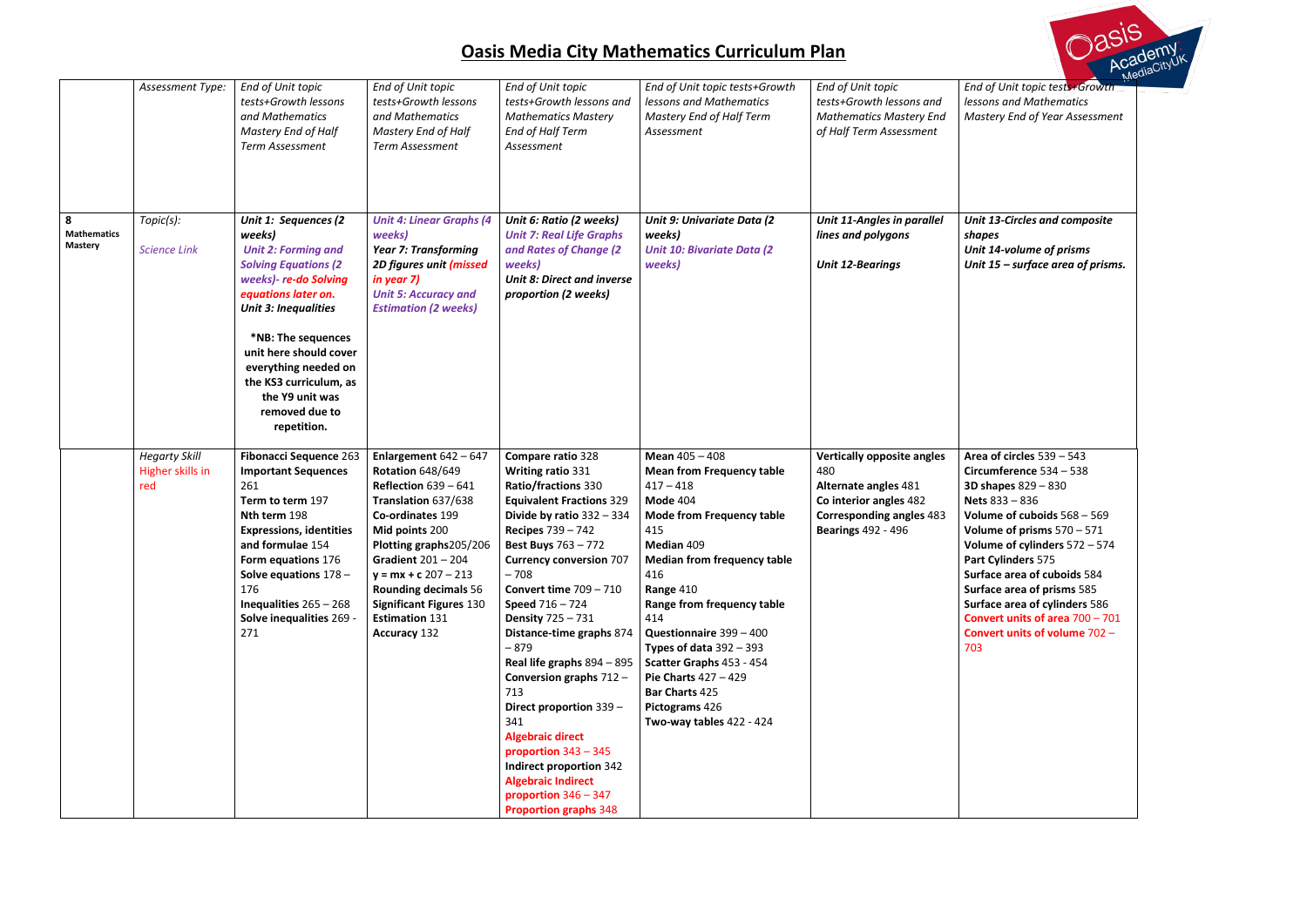*Circumference, diameter, ratio, area, arc, sector, segment, tangent, volume, surface area, prism, net*

*Construction Estimation and how it corresponds to Area and volume of solids/Engineering*

*End of Unit topic tests+Growth lessons and Mathematics Mastery End of Half Term Assessment*

|                                           | Key Words                                       | Sequences, Term,<br>Identity, equations,<br>Solve, inequalities                                                                                                                                                                                                  | Linear, gradient,<br>Coordinates, Plane,<br>graph                                                                                                                                                                                                                                                                | Ratio, equivalence, rate of<br>change, speed, distance,<br>time, density                                                                                                                                                                                                                                                                                                                                                                                                                                                         | Averages, mean, median, mode,<br>range, questionnaire, secondary<br>data, primary data, qualitative,<br>quantitative                                                                          | Alternate, co interior,<br>Corresponding, bearing                                                          | <b>Circu</b><br>area,<br>tange<br>prism                                                            |
|-------------------------------------------|-------------------------------------------------|------------------------------------------------------------------------------------------------------------------------------------------------------------------------------------------------------------------------------------------------------------------|------------------------------------------------------------------------------------------------------------------------------------------------------------------------------------------------------------------------------------------------------------------------------------------------------------------|----------------------------------------------------------------------------------------------------------------------------------------------------------------------------------------------------------------------------------------------------------------------------------------------------------------------------------------------------------------------------------------------------------------------------------------------------------------------------------------------------------------------------------|-----------------------------------------------------------------------------------------------------------------------------------------------------------------------------------------------|------------------------------------------------------------------------------------------------------------|----------------------------------------------------------------------------------------------------|
|                                           | Link to<br>context/Character                    | Pattern spotting<br>(banking and<br>investment trend<br><i>identification</i> )<br>Problem solving<br>algebraically                                                                                                                                              | Properties of shapes<br>around us/Design<br>Comparing quantities.<br>Accountancy                                                                                                                                                                                                                                 | Relationship between<br>quantities-Recipes-<br>culinary skills,                                                                                                                                                                                                                                                                                                                                                                                                                                                                  | Collecting and representing<br>data-when is data misleading?<br>/Statistical analysis                                                                                                         | Construction                                                                                               | Estim<br>corre<br>of sol                                                                           |
|                                           | Assessment Type:                                | End of Unit topic<br>tests+Growth lessons<br>and Mathematics<br>Mastery End of Half<br>Term Assessment                                                                                                                                                           | End of Unit topic<br>tests+Growth lessons<br>and Mathematics<br>Mastery End of Half<br>Term Assessment                                                                                                                                                                                                           | End of Unit topic<br>tests+Growth lessons and<br><b>Mathematics Mastery</b><br>End of Half Term<br>Assessment                                                                                                                                                                                                                                                                                                                                                                                                                    | End of Unit topic tests+Growth<br>lessons and Mathematics<br>Mastery End of Half Term<br>Assessment                                                                                           | End of Unit topic<br>tests+Growth lessons and<br><b>Mathematics Mastery End</b><br>of Half Term Assessment | End c<br>lessoi<br>Mast<br>Asses                                                                   |
| 9<br><b>Mathematics</b><br><b>Mastery</b> | Topic(s):<br><b>Science Link</b>                | Unit 1: coordinates (1<br>week)<br>Unit 2: linear graphs (2<br>weeks)<br><b>Unit 3: direct and</b><br>inverse proportion (1<br>week) Algebraic direct<br>and indirect<br><b>Unit 4: Standard Form</b><br>$(1$ week)<br><b>Unit 5: Algebra Recap</b><br>(2 weeks) | Unit 6: expanding and<br>factorising brackets (2<br>weeks) and Expanding<br><b>Triple brackets</b><br><b>Unit 7: Algebraic</b><br>manipulations (2<br>weeks)<br><b>NB: Unit 5: Sequences</b><br>was originally here, but<br>this is now replaced it<br>with algebra recap, as<br>sequences was covered<br>in Y8. | Unit 8: constructions (1<br>week)-missed in year 7<br>due to covid<br>Unit 9: congruence and<br>similarity (2 weeks)<br>Unit 10: triangles and<br>quadrilaterals (1 week)<br><b>Unit 11: Angles in</b><br><b>Polygons (1 week)</b><br><b>Year 8 Covid catch up</b><br>unit on Area of 2D<br>shapes including circles<br>$(1$ week)<br>Year 8 covid catch up<br>unit on Volume (1 week)<br>*NB: Unit 11: Angles in<br><b>Polygons remains</b><br>*NB Area of 2D shapes<br>including circles and<br>volume was missed in<br>year 8 | <b>Unit 12: linear equations and</b><br>inequalities (2 weeks)<br>Unit 13: simultaneous<br>equations (1 week) Graphical<br>representation<br>Unit 14: quadratic and other<br>graphs (2 weeks) | Unit 15: Pythagoras (2<br>Weeks)<br>Unit 16: trigonometry<br>Unit 17: proof                                | Unit.<br>Unit.<br><b>Data</b><br>Year<br>week<br>covid<br>Unit.<br>Distri<br>Unit.<br>and <b>E</b> |
|                                           | <b>Hegarty Skills:</b><br>Higher skills in Red. | Co-ordinates 199<br>Mid points 200<br>Plotting graphs205/206<br>Gradient $201 - 204$<br>$y = mx + c 207 - 213$                                                                                                                                                   | <b>Expand Linear</b><br>160/161<br><b>Expand Double</b><br>$162 - 164$<br><b>Expand triple</b>                                                                                                                                                                                                                   | Similar Shapes $608 - 613$<br><b>Similar Problems 614</b><br>Congruency<br>680/681/682<br>Types of triangle 823                                                                                                                                                                                                                                                                                                                                                                                                                  | Form Equations 176<br>Solve Equations $178 - 186$<br>Inequalities $265 - 268$<br>Solve inequalities $269 - 271$                                                                               | Pythagoras 497-504<br>Trigonometry 508 - 515<br>Proof<br>Angle facts 484<br>Congruent triangles 684 - 690  | Proba<br><b>Exper</b><br>355/3<br>Listing<br>Discre                                                |

 $\overrightarrow{cis}$ Media

*Unit 18 – Probability Unit 19 – Mean from Grouped* 

*Year 8 Unit 10: Bivariate Data (2 weeks)- missed in year 8 due to* 

*Unit 20 – Comparing Distributions Unit 21 – Cumulative Frequency and Box Plots*

**Probability language** 349/350 **Experimental/Reflective Frequency**  355/356/357 **Listing Outcomes** 352/670 **Discrete/continuous** 393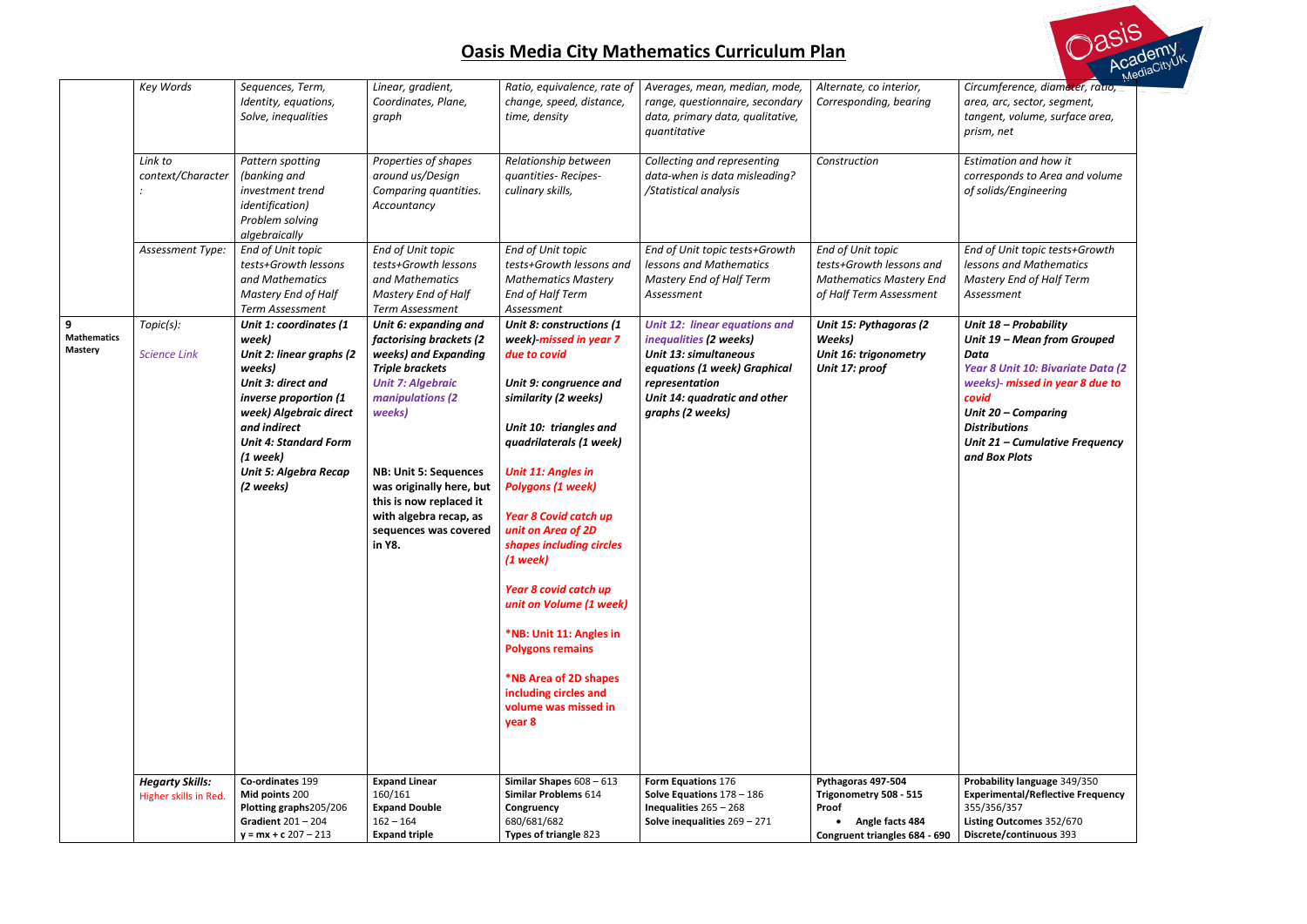- ages  $\frac{1}{1}$ 405-408 from a table 417-418  $.404$ from a table 415 ian 409
- ian from a table 416
- ulative frequency 437 439
- Box plot 440

## **Estimate Mean** 417/418 **Stem and Leaf** 430 – 433 **Scatter Graphs** 453/454

*Probability, Sum to one, Interval, Compare, Distribution, Correlation, averages*

parison of data through ages-how data can be eading/statistical analysis

|                         |                                           | Parallel lines 214<br><b>Perpendicular lines</b><br>215/216<br><b>Real Life 894/895</b><br><b>Recipes 739 - 742</b><br><b>Direct Proportion</b><br>339/430/341<br><b>Algebraic Direct</b><br>proportion<br>$343 - 345$<br>Indirect proportion<br>342<br><b>Algebraic Indirect</b><br>proportion<br>346/346<br>Standard form 121-128<br>Algebra recap<br>Intro to algebra 151-155<br><b>Collecting like terms 156-</b><br>157<br><b>Simplifying expressions</b><br>158-159 | 166<br>Factorise Linear 168/169<br><b>Expressions, identities</b><br>and formulae 154<br>Substitution 780 - 787<br><b>Rearranging Formulae</b><br>$280 - 286$<br>Perpendicular bisector<br>660/662/663<br>Angle bisector<br>661<br><b>Construct triangles</b><br>683 | <b>Properties of Quadrilaterals</b><br>$824 - 826$<br>Interior angles in polygons<br>561/562<br><b>Exterior angles in polygons</b><br>563/564<br>Area of 2D shapes 553-<br>559<br>Parts of a Circle 592<br><b>Circumference 537</b><br>Area of a Circle 541<br><b>Volume counting cubes 567</b><br>Volume of a cuboids 568-<br>569<br>Volume of Prisms 570-571<br><b>Volume of Cylinders 572-</b><br>575 | <b>Solve Simultaneous Equations 190</b><br>$-195$<br><b>Graphical Simultaneous Equations</b><br>218/219<br><b>Plot Quadratic Graphs 251</b><br>Plot Reciprocal 300/301<br><b>Plot Exponential 302</b> |                                                                                                                                                                                       | <b>Estim</b><br>Stem<br>Scatte<br>Avera<br>Mean<br>Mean<br>Mode<br>Mode<br>Media<br>Media<br>Cumu<br>Box p     |
|-------------------------|-------------------------------------------|---------------------------------------------------------------------------------------------------------------------------------------------------------------------------------------------------------------------------------------------------------------------------------------------------------------------------------------------------------------------------------------------------------------------------------------------------------------------------|----------------------------------------------------------------------------------------------------------------------------------------------------------------------------------------------------------------------------------------------------------------------|----------------------------------------------------------------------------------------------------------------------------------------------------------------------------------------------------------------------------------------------------------------------------------------------------------------------------------------------------------------------------------------------------------|-------------------------------------------------------------------------------------------------------------------------------------------------------------------------------------------------------|---------------------------------------------------------------------------------------------------------------------------------------------------------------------------------------|----------------------------------------------------------------------------------------------------------------|
|                         | Key Words:                                | Coordinate, Linear,<br>Gradient, Inverse, Scale,<br>Direct Proportion,<br><b>Indirect Proportion</b>                                                                                                                                                                                                                                                                                                                                                                      | Expand, Factorise,<br>Formula, Subject,<br>Simplify, construct                                                                                                                                                                                                       | Congruent, Similar,<br>Quadrilateral, Polygons,<br>Sum, Circumference,<br>Diameter, radius, Volume                                                                                                                                                                                                                                                                                                       | Inequality, Linear,<br>Simultaneous, Quadratic,<br>Graph, Substitute                                                                                                                                  | Hypotenuse, Opposite,<br>adjacent, squared, Proof                                                                                                                                     | Probo<br>Comp<br>Corre                                                                                         |
|                         | Link to<br>context/Character<br>/Careers: | Proportion and scale/<br>Hair dressing, food<br>preparation, Design                                                                                                                                                                                                                                                                                                                                                                                                       | Algebra in real life-<br>coding and software<br>engineering                                                                                                                                                                                                          | Spatial awareness and<br>dexterity through<br>construction/<br>architecture                                                                                                                                                                                                                                                                                                                              | Resilience and problem<br>solving/relates to all careers                                                                                                                                              | Ancient Egyptian<br>architecture links to<br>trigonometry/architecture<br>and design                                                                                                  | Comp<br>avera<br>misle                                                                                         |
|                         | Assessment Type:                          | End of Unit topic<br>tests+Growth lessons<br>and Mathematics<br>Mastery End of Half<br>Term Assessment                                                                                                                                                                                                                                                                                                                                                                    | End of Unit topic<br>tests+Growth lessons<br>and Mathematics<br>Mastery End of Half<br>Term Assessment                                                                                                                                                               | End of Unit topic<br>tests+Growth lessons and<br><b>Mathematics Mastery</b><br>End of Half Term<br>Assessment                                                                                                                                                                                                                                                                                            | End of Unit topic tests+Growth<br>lessons and Mathematics<br>Mastery End of Half Term<br>Assessment                                                                                                   | End of Unit topic<br>tests+Growth lessons and<br><b>Mathematics Mastery End</b><br>of Half Term Assessment                                                                            | End c<br>lesso<br>Mast<br>Asses                                                                                |
| 10<br><b>Foundation</b> | Topic(s):<br><b>Science Link</b>          | Unit 1: factors,<br>multiples and<br>primes<br>Unit 2: powers and<br>roots<br><b>Unit 3: indices</b>                                                                                                                                                                                                                                                                                                                                                                      | Unit 4: standard form-<br>here<br>Unit 6: sequences<br>Unit 6: algebra (KS3<br>review)                                                                                                                                                                               | Unit 7: quadratics<br>Unit 8: quadratic graphs<br><b>Unit 9: simultaneous</b><br>equations - Recap solving<br>equations first.                                                                                                                                                                                                                                                                           | <b>Unit 10: fractions, decimals</b><br>and percentages<br><b>Unit 11: percentages</b><br>Unit 12: probability, sets and<br>Venn diagrams.                                                             | <b>Unit 13: transformations</b><br>Unit 14: 2D shapes<br>including<br>circle geometry<br>Unit 15: 3D shapes<br>Unit 16: volume and<br>surface<br>area<br><b>Unit 17: ratio review</b> | Unit.<br>and c<br>prope<br>Unit.<br>revie<br>Unit.<br><b>Trigo</b><br>Unit.<br>Unit.<br>samp<br>Unit.<br>inclu |
|                         | <b>Hegarty Skills:</b>                    | <b>Factors 27</b><br>Primes 28<br><b>Multiples 33</b><br><b>Calculating with roots</b><br>100-103<br>Surds 111-115                                                                                                                                                                                                                                                                                                                                                        | Standard Form 122 -124<br><b>Calculate with Standard</b><br>Form<br>125-127<br>Nth term linear 198                                                                                                                                                                   | <b>Factorise quadratics</b><br>223/224/226<br>Solve Quadratics 230 - 233<br>Quadratic Formula 241/242<br><b>Quadratic Worded 245</b>                                                                                                                                                                                                                                                                     | <b>FDP 149</b><br>Percentages (Increase Decrease,<br>reverse and percentage change)<br>88-97<br><b>Relative Frequency 357</b><br><b>Mutually Exclusive 354</b>                                        | Enlargement $642 - 647$<br><b>Rotation 648/649</b><br>Reflection $639 - 641$<br>Translation 637/638<br><b>Combine Transformations</b><br>656/657                                      | Distar<br>Pytha<br><b>Trigor</b><br><b>Exact</b><br>3D Py<br>3D Tri                                            |



18: compound measure *and direct and indirect proportion* 19: Pythagoras' Theorem *review* 20: similarity and *Trigonometry*  **21: averages and range** 22: data collection and *sampling Unit 23: presenting data including scatter graphs* **nce Time Graphs 876-878 Pythagoras** 497 – 504 **Trigonometry** 508 – 515 **Exact Values** 845 – 849 **3D Pythagoras** 505 – 507 **3D Trigonometry** 854 – 863

*End of Unit topic tests+Growth lessons and Mathematics Mastery End of Half Term Assessment*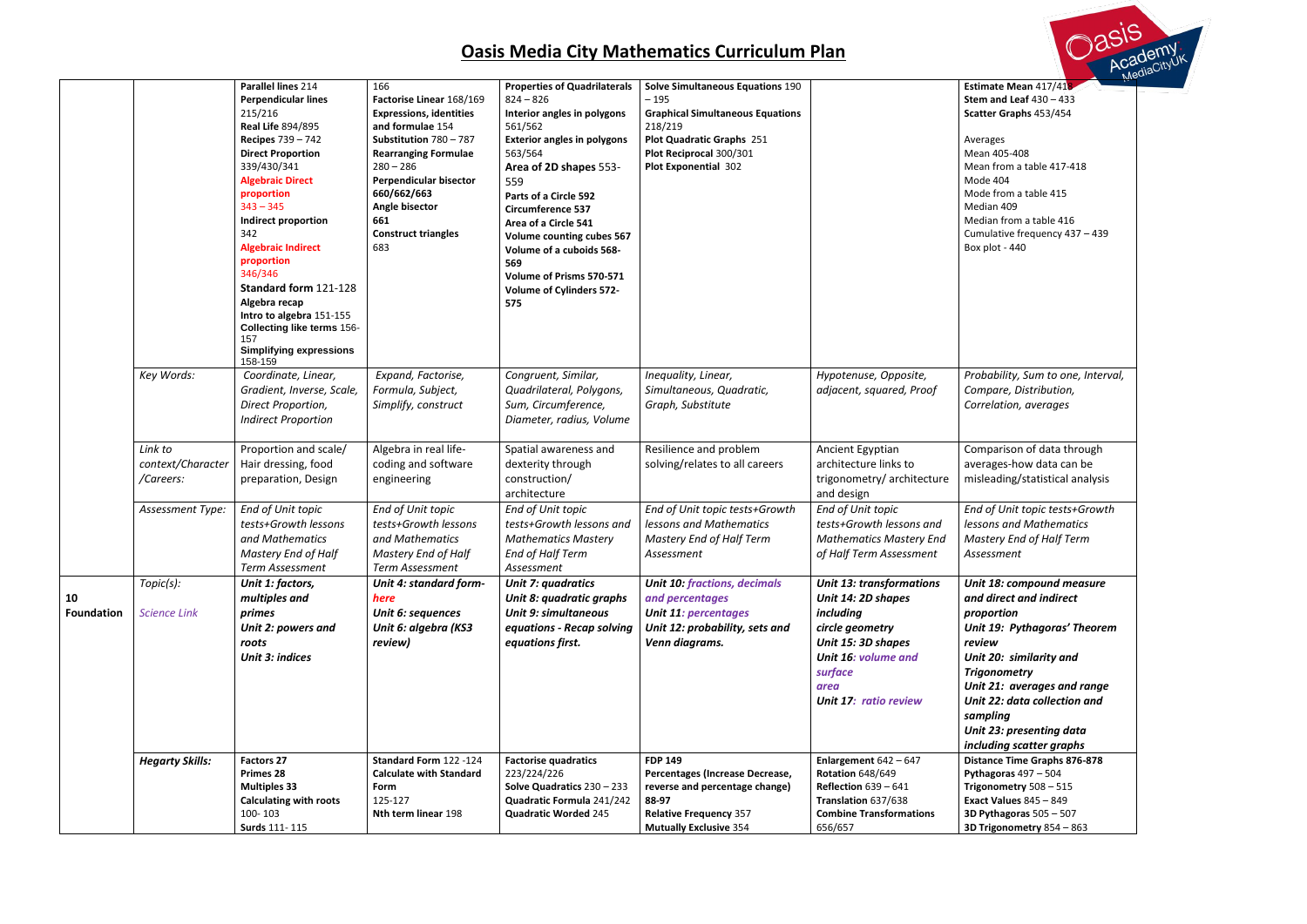**Similarity** 608 – 614 **Similar area/volume** 615 – 62 **Congruency** 680 – 682 **Prove congruency** 684 – 690 rages **Mean 405-408 Mean from a table 417-418 Mode 404 Mode from a table 415 Median 409 Median from a table 416 Data Collection Tally 401** 

- **Sampling** 394/395
- **Stratified Sampling** 396 398
- **Scatter Diagrams** 453-454
- **way Tables** 422 424

*End of Unit topic tests+Growth lessons Mathematics mastery end of topic test* A Mock Papers during PPE

*Hypotenuse, trigonometry, Mean, Sampling, Stratified, Data, Scatter Diagram, Two Way Table, Statistical* 

|                                                  |                                  | <b>Index Laws 104 -110</b>                                                                                                                                       | Nth term quadratic 247 -<br>250<br><b>Geometric Sequences 264</b><br>Expand brackets 162 -<br>164<br><b>Expand Triple brackets</b><br>166<br><b>Factorise quadratics</b><br>223/224/226<br>Solve Quadratics 230 -<br>233<br><b>Quadratic Formula</b><br>241/242<br><b>Quadratic Worded 245</b> | <b>Solve simultaneous</b><br>Equations $190 - 193$<br><b>Form Simultaneous</b><br>equations 195<br><b>Graphical Simultaneous</b><br>equations 218/219<br>39 1                                                                                                                                        | Sample Space 359<br>Frequency trees 368/369<br>Tree diagrams (with replacement)<br>$361 - 363$<br><b>Tree diagrams (without</b><br>replacement) $364 - 367$<br>Harder Tree Diagrams 389/390<br>Venn diagrams 372/373<br>Set notation $374 - 380$<br>Venn diagrams probability 383-<br>388<br><b>Harder Venn Diagrams</b>                                            | <b>3D Shapes 829 - 836</b><br>Plans & Elevations 837 - 844<br>Volume of prisms 570 -574<br>Surface area of prisms 584 -<br>586<br>Volume of spheres 580/581<br>Volume of cones 576/577<br>Volume of pyramids 579<br>Surface area of cones and<br>spheres 587/588<br>Ratio 328-338                                              | Similarity $608 - 614$<br>Similar area/volume $615 - 6$<br>Congruency $680 - 682$<br>Prove congruency 684 - 690<br><b>Averages</b><br>Mean 405-408<br>Mean from a table 417-418<br><b>Mode 404</b><br>Mode from a table 415<br>Median 409<br>Median from a table 416<br><b>Data Collection Tally 401</b><br><b>Sampling 394/395</b><br><b>Stratified Sampling 396 - 39</b><br>Scatter Diagrams 453-454<br>Two way Tables $422 - 424$ |
|--------------------------------------------------|----------------------------------|------------------------------------------------------------------------------------------------------------------------------------------------------------------|------------------------------------------------------------------------------------------------------------------------------------------------------------------------------------------------------------------------------------------------------------------------------------------------|------------------------------------------------------------------------------------------------------------------------------------------------------------------------------------------------------------------------------------------------------------------------------------------------------|---------------------------------------------------------------------------------------------------------------------------------------------------------------------------------------------------------------------------------------------------------------------------------------------------------------------------------------------------------------------|--------------------------------------------------------------------------------------------------------------------------------------------------------------------------------------------------------------------------------------------------------------------------------------------------------------------------------|--------------------------------------------------------------------------------------------------------------------------------------------------------------------------------------------------------------------------------------------------------------------------------------------------------------------------------------------------------------------------------------------------------------------------------------|
|                                                  | Key Words:                       | Multiple, Factor, Prime,<br>Root, Index, Indices,<br>Reciprocal, Revise                                                                                          | Standard Form,<br>Sequence, Quadratic,<br>Expand, Factorise,<br>Graph, Root                                                                                                                                                                                                                    | Equation, Solution,<br>Quadratic, Simultaneous,<br><i><b>Intersect</b></i>                                                                                                                                                                                                                           | Percentage, Interest,<br>Probability, Sum, Venn,<br>Universal set.                                                                                                                                                                                                                                                                                                  | Transformation,<br>Translation, 2D, 3D,<br>Volume, Surface Area                                                                                                                                                                                                                                                                | Hypotenuse, trigonometry<br>Sampling, Stratified, Data<br>Diagram, Two Way Table,<br><b>Statistical</b>                                                                                                                                                                                                                                                                                                                              |
|                                                  | Assessment Type:                 | End of Unit topic<br>tests+Growth lessons<br><b>Mathematics mastery</b><br>end of topic test<br><b>AQA Mock Papers</b><br>during PPE                             | End of Unit topic<br>tests+Growth lessons<br><b>Mathematics mastery</b><br>end of topic test<br><b>AQA Mock Papers</b><br>during PPE                                                                                                                                                           | End of Unit topic<br>tests+Growth lessons<br><b>Mathematics mastery</b><br>end of topic test<br><b>AQA Mock Papers during</b><br>PPE                                                                                                                                                                 | End of Unit topic tests+Growth<br>lessons<br>Mathematics mastery end of<br>topic test<br><b>AQA Mock Papers during PPE</b>                                                                                                                                                                                                                                          | End of Unit topic<br>tests+Growth lessons<br>Mathematics mastery end<br>of topic test<br><b>AQA Mock Papers during</b><br>PPE                                                                                                                                                                                                  | End of Unit topic tests+Gr<br>lessons<br>Mathematics mastery end<br>topic test<br><b>AQA Mock Papers during</b>                                                                                                                                                                                                                                                                                                                      |
| 10<br><b>Higher</b><br>(Set 1 and<br>Set 2 Only) | Topic(s):<br><b>Science Link</b> | Unit 1: powers and<br>roots<br>Unit 2: surds and<br>irrational<br><b>Number</b><br><b>Unit 3: Indices</b>                                                        | <b>Unit 4: standard form</b><br>Unit 5: sequences -here<br>Unit 6: quadratics<br>Unit 7: quadratic<br>graphs                                                                                                                                                                                   | Unit 8: algebraic<br><i>fractions</i><br><b>Unit 9: simultaneous</b><br>equations<br>Unit 10: fractions,<br><b>decimals</b><br>and percentages                                                                                                                                                       | <b>Unit 11: percentages</b><br>Unit 12: probability, sets and<br>Venn diagrams.<br><b>Unit 13: transformations</b><br>Unit 14: upper and lower<br>bounds<br>Unit 15: 2D shapes including<br>circle geometry                                                                                                                                                         | Unit 16: 3D shapes<br>Unit 17: volume and<br>surface<br>area<br><b>Unit 18: ratio review</b><br><b>Unit 19: compound</b><br>measure<br>and direct and indirect<br>proportion                                                                                                                                                   | Unit 20: Pythagoras' The<br>review<br>Unit 21: similarity and<br><b>Trigonometry</b><br>Unit 22: 3D Trigonometry<br>Pythagoras<br>Unit 23: averages and rai<br>Unit 24: data collection a<br>sampling<br>Unit 25: presenting data<br>including scatter graphs<br>Unit 26: further statistica<br>diagrams                                                                                                                             |
|                                                  | <b>Hegarty Skills:</b>           | <b>Calculating with roots</b><br>100-103<br>Surds 111-115<br>Expand Surds 116/117<br><b>Rationalise the</b><br>denominator 118/119<br><b>Index Laws 104 -110</b> | Standard Form 122 -124<br><b>Calculate with Standard</b><br><b>Form</b><br>125-127<br>Nth term linear 198<br>Nth term quadratic 247 -<br>250<br><b>Geometric Sequences 264</b><br>Expand brackets 162 -<br>164<br><b>Expand Triple brackets</b><br>166                                         | <b>Simplify Algebraic Fractions</b><br>229<br><b>Expressions with algebraic</b><br>fractions 172<br><b>Solve Algebraic fractions</b><br>187<br><b>Solve simultaneous</b><br>Equations $190 - 193$<br><b>Form Simultaneous</b><br>equations 195<br><b>Graphical Simultaneous</b><br>equations 218/219 | Percentages (Increase Decrease,<br>reverse and percentage change)<br>88-97<br><b>Relative Frequency 357</b><br><b>Mutually Exclusive 354</b><br>Sample Space 359<br>Frequency trees 368/369<br>Tree diagrams(with replacement)<br>$361 - 363$<br><b>Tree diagrams (without</b><br>replacement) $364 - 367$<br>Harder Tree Diagrams 389/390<br>Venn diagrams 372/373 | <b>3D Shapes 829 - 836</b><br>Plans & Elevations 837 - 844<br><b>Bounds</b> $137 - 139$<br>Volume of prisms 570 -574<br>Surface area of prisms 584 -<br>586<br>Volume of spheres 580/581<br>Volume of cones 576/577<br>Volume of pyramids 579<br>Frustums 578<br>Surface area of cones and<br>spheres 587/588<br>Ratio 328-338 | Pythagoras $497 - 504$<br>Trigonometry 508 - 515<br><b>Exact Values 845 - 849</b><br>Similarity $608 - 614$<br>Similar area/volume $615 - 6$<br>Congruency $680 - 682$<br>Prove congruency 684 - 690<br><b>Bearings</b> 492 - 496<br>3D Pythagoras $505 - 507$<br>3D Trigonometry 854 - 863<br>Averages<br>Mean 405-408<br>Mean from a table 417-418                                                                                 |



*Unit 20: Pythagoras' Theorem review Unit 21: similarity and Trigonometry Unit 22: 3D Trigonometry and Pythagoras Unit 23: averages and range*

*Unit 24: data collection and sampling*

*Unit 26: further statistical*

**Trigonometry** 508 – 515 **Exact Values** 845 – 849 **Similarity** 608 – 614 **Similar area/volume** 615 – 62 **Congruency** 680 – 682 **Prove congruency** 684 – 690 **Bearings** 492 – 496 **3D Pythagoras** 505 – 507 **3D Trigonometry** 854 – 863 rages **Mean 405-408**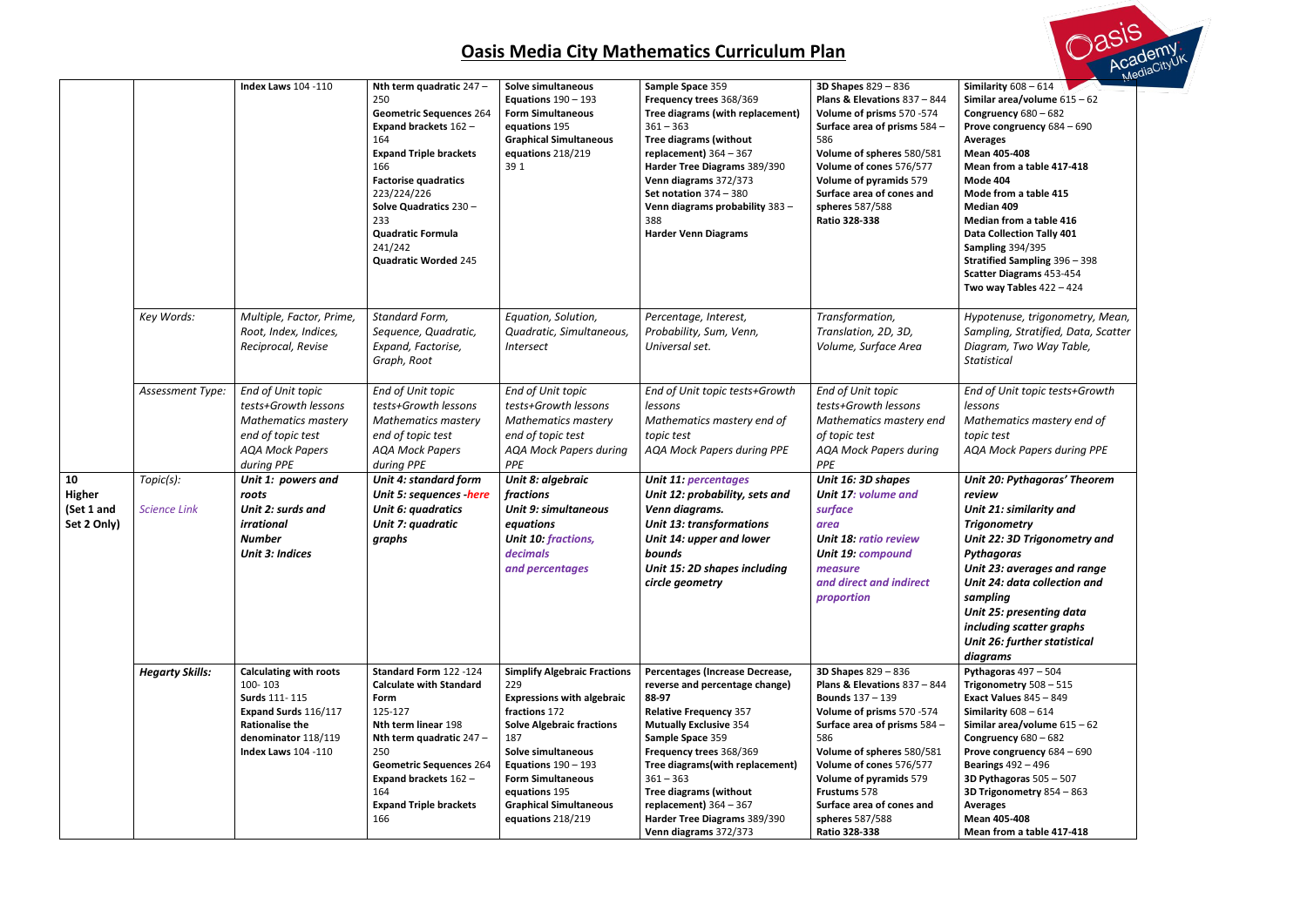- **Mode 404 Mode from a table 415**
- **Median 409**
- **Median from a table 416**
- **R** Collection Tally 401
- **Sampling** 394/395
- **Stratified Sampling** 396 398
	- **Scatter Diagrams** 453-454
	- **way Tables** 422 424

*Hypotenuse, Pythagoras, Trigonometry, Similar, Mean, Sampling, Stratified, Data, Scatter Diagram, Two Way Table*

|                                          |                        |                                                                                                                                                                                                                                                    | <b>Factorise quadratics</b><br>223/224/226<br>Solve Quadratics 230 -<br>233<br><b>Quadratic Formula</b><br>241/242<br><b>Quadratic Worded 245</b><br>Roots 253<br>Y-intercept 252<br>Turning point 255/256<br>Symmetry 254<br><b>Plot Quadratics and find</b><br>solutions 251/260<br>Plot reciprocal 300/301 | <b>Quadratic Simultaneous</b><br>equations 246<br><b>FDP 149</b>                                                                                                                            | Set notation $374 - 380$<br>Venn diagrams probability 383 -<br>388<br><b>Harder Venn Diagrams</b><br>391Enlargement 642 - 647<br><b>Rotation 648/649</b><br>Reflection $639 - 641$<br>Translation 637/638<br><b>Combine Transformations 656/657</b> | <b>Distance Time Graphs 876-</b><br>878                                                                                       | Mod<br>Mod<br>Med<br>Med<br>Data<br>Sam<br><b>Strat</b><br>Scatt<br>Two |
|------------------------------------------|------------------------|----------------------------------------------------------------------------------------------------------------------------------------------------------------------------------------------------------------------------------------------------|---------------------------------------------------------------------------------------------------------------------------------------------------------------------------------------------------------------------------------------------------------------------------------------------------------------|---------------------------------------------------------------------------------------------------------------------------------------------------------------------------------------------|-----------------------------------------------------------------------------------------------------------------------------------------------------------------------------------------------------------------------------------------------------|-------------------------------------------------------------------------------------------------------------------------------|-------------------------------------------------------------------------|
|                                          | Key Words:             | Index, Root, Surd,<br>Irrational, Rationalise,<br>Indices, Reciprocal,<br>Revise                                                                                                                                                                   | Standard Form,<br>Sequence, Quadratic,<br>Expand, Factorise,<br>Graph,                                                                                                                                                                                                                                        | Algebraic Fraction,<br>Simultaneous, Equation<br>Percentage, Decimal,<br>Fraction                                                                                                           | Interest, Probability,<br>Transformation, Bound, 2D,<br>Circumference, diameter, radius                                                                                                                                                             | 3D, Volume, Ratio, Direct<br>Proportion, Pythagoras<br>Theorem, Similarity,<br>Congruence,                                    | Hype<br>Trigo<br>Sam<br>Diag                                            |
|                                          | Assessment Type:       | End of Unit topic<br>tests+Growth lessons<br><b>Mathematics mastery</b><br>end of topic test<br><b>AQA Mock Papers</b><br>during PPE                                                                                                               | End of Unit topic<br>tests+Growth lessons<br><b>Mathematics mastery</b><br>end of topic test<br><b>AQA Mock Papers</b><br>during PPE                                                                                                                                                                          | End of Unit topic<br>tests+Growth lessons<br><b>Mathematics mastery</b><br>end of topic test<br><b>AQA Mock Papers during</b><br>PPE                                                        | End of Unit topic tests+Growth<br>lessons<br>Mathematics mastery end of<br>topic test<br>AQA Mock Papers during PPE                                                                                                                                 | End of Unit topic<br>tests+Growth lessons<br>Mathematics mastery end<br>of topic test<br><b>AQA Mock Papers during</b><br>PPE | End<br>lesso<br>Mat<br>topio<br><b>AQA</b>                              |
| 11<br><b>Foundation</b><br>(set 3, 4, 5) | Topic(s):              | <b>Missed due to Covid</b><br><b>Unit 18: compound</b><br>measure<br>and direct and indirect<br>proportion<br>Unit 19: Pythagoras'<br><b>Theorem</b><br>review<br>Unit 20: similarity and<br><b>Trigonometry</b><br>Unit 21: averages and<br>range | <b>Unit 22: data collection</b><br>and<br>sampling<br><b>Unit 23: presenting</b><br>data including scatter<br>graphs<br>Unit 24 - vectors<br>Unit 27 - congruence<br>Unit 28 - construction<br>and loci                                                                                                       | Unit 25 - geometric<br>reasoning-Angles in<br><b>Polygons</b><br>Unit 26 - bearings<br>Unit 29 - linear<br><i>inequalities</i><br>Unit 30 - linear graphs<br>Unit 31 - non-linear<br>graphs | <b>Revision using Pinpoint</b>                                                                                                                                                                                                                      | Revision                                                                                                                      |                                                                         |
|                                          | <b>Hegarty Skills:</b> | <b>Compound measures:</b><br><b>Speed 716-724</b><br><b>Density 725-733</b><br><b>Pressure 734-737</b><br>Direct proportion 339-341                                                                                                                | <b>Vectors 622-636</b><br>Angles in polygons 561-<br>564<br>Circle theorem 594-606<br><b>Bearings 492-496</b>                                                                                                                                                                                                 | Linear inequalities on a<br>number line 265, 268<br><b>Solving linear inequalities</b><br>269-271<br><b>Regions 273-276</b>                                                                 |                                                                                                                                                                                                                                                     |                                                                                                                               |                                                                         |

Dasis Academy<br>Academy

*End of Unit topic tests+Growth lessons Mathematics mastery end of topic test AQA Mock Papers during PPE*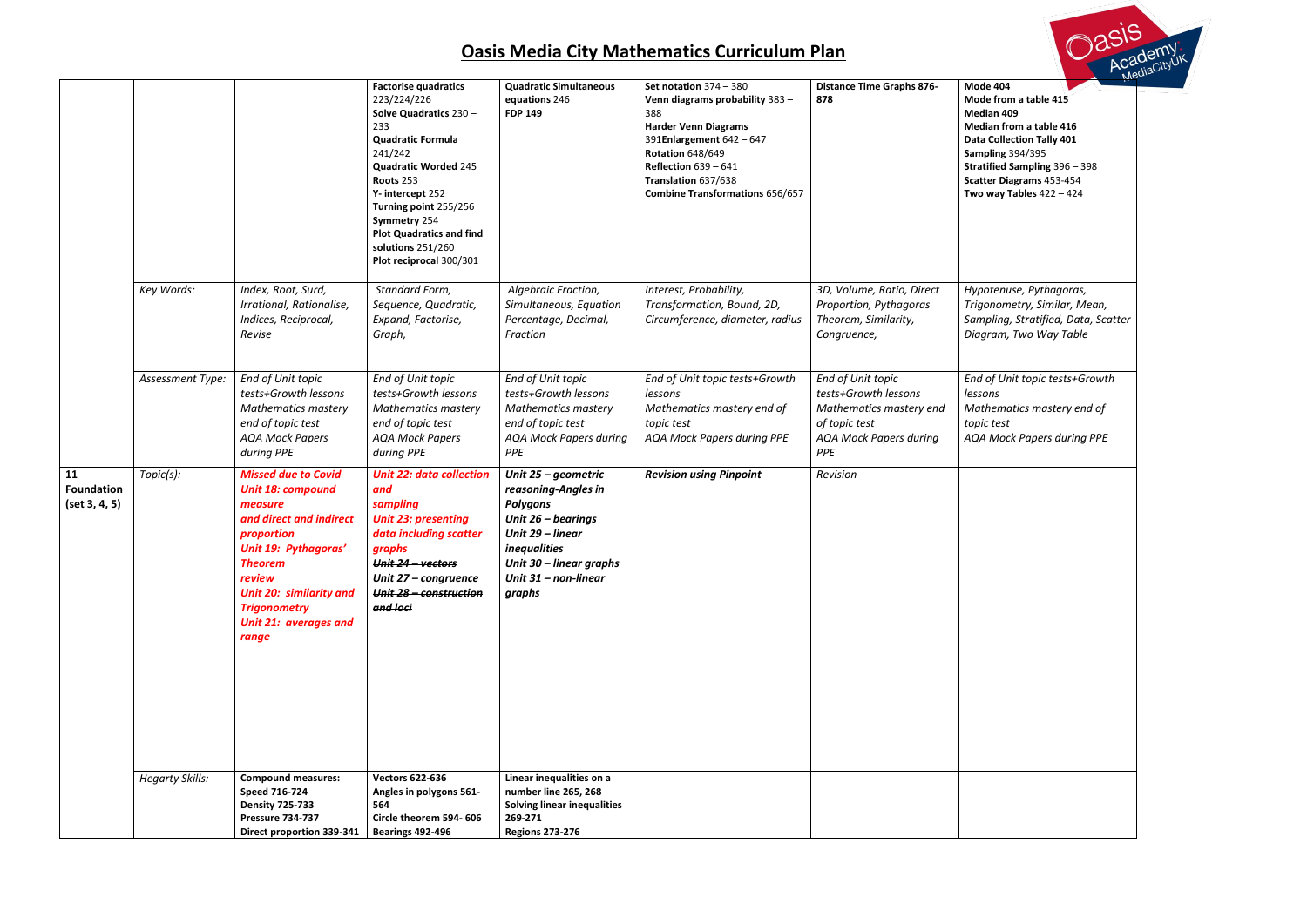*End of Unit topic tests+Growth lessons AQA Practice Papers pre PPE and AQA Mock Papers during PPE*

|                            |                        | <b>Inverse proportion 342</b><br>Pythagoras 498-504<br>Similarity 608-621<br><b>Trigonometric Ratios 508-</b><br>514<br>Averages and range 413,<br>419-421<br>Data collection 401<br>Sampling 394, 395, 396-<br>398<br>Presenting data and<br>scatter graph:<br><b>Pictograms 426</b><br>Bar charts 425<br><b>Pie Charts 427-429</b><br>Scatter diagrams 453, 454<br><b>Frequency Polygon 441</b>                                 | Congruence 680-689<br>Construction 659-669,<br><b>Construct triangles 683</b><br>Loci 674-679                                                                                                                  | Linear graphs-206-216<br>Quadratic graphs 251-260<br>Cubic graphs 298-299<br>Trigonometric graphs 303-<br>305                                                                                                                                |                                                                                                                                                                            |                                                                                                                      |                           |
|----------------------------|------------------------|-----------------------------------------------------------------------------------------------------------------------------------------------------------------------------------------------------------------------------------------------------------------------------------------------------------------------------------------------------------------------------------------------------------------------------------|----------------------------------------------------------------------------------------------------------------------------------------------------------------------------------------------------------------|----------------------------------------------------------------------------------------------------------------------------------------------------------------------------------------------------------------------------------------------|----------------------------------------------------------------------------------------------------------------------------------------------------------------------------|----------------------------------------------------------------------------------------------------------------------|---------------------------|
|                            | Assessment Type:       | End of Unit topic<br>tests+Growth lessons<br><b>AQA Practice Papers pre</b><br>PPE and AQA Mock<br>Papers during PPE                                                                                                                                                                                                                                                                                                              | End of Unit topic<br>tests+Growth lessons<br><b>AQA Practice Papers pre</b><br>PPE and AQA Mock<br>Papers during PPE                                                                                           | End of Unit topic<br>tests+Growth lessons<br><b>AQA Practice Papers pre</b><br>PPE and AQA Mock<br>Papers during PPE                                                                                                                         | End of Unit topic tests+Growth<br>lessons<br>AQA Practice Papers pre PPE<br>and AQA Mock Papers during<br>PPE                                                              | End of Unit topic<br>tests+Growth lessons<br><b>AQA Practice Papers pre</b><br>PPE and AQA Mock Papers<br>during PPE | End<br>less<br>AQA<br>AQA |
| 11 Higher<br>(set 1 and 2) | Topic(s):              | <b>Missed due to Covid</b><br><b>Unit 20: Pythagoras'</b><br><b>Theorem</b><br>review<br><b>Unit 21: similarity and</b><br><b>Trigonometry</b><br><b>Unit 22: 3D</b><br><b>Trigonometry and</b><br>Pythagoras<br><b>Unit 23: averages and</b><br>range<br><b>Unit 24: data collection</b><br>and<br>sampling<br><b>Unit 25: presenting data</b><br>including scatter graphs<br><b>Unit 26: further</b><br>statistical<br>diagrams | Unit 27 - vectors<br>Unit 28 - geometric<br>reasoning<br>Unit 29 - circle<br>theorems<br>Unit 30 - bearings<br>Unit 31 - congruence<br>Unit 32 - construction<br>and loci                                      | Unit 33 - linear<br><i>inequalities</i><br>Unit 34 - linear graphs<br>Unit 35 - non-linear<br>graphs<br>Unit 36 - trigonometric<br>graphs                                                                                                    | Unit 37 - algebraic proof and<br>reasoning<br>Unit 38 – recurrence relations<br>Unit 39 - functions<br>Unit 40 - transformation of<br>graphs<br>Unit $41$ – further graphs | Revision                                                                                                             |                           |
|                            | <b>Hegarty Skills:</b> | <b>Compound measures:</b><br>Speed 716-724<br><b>Density 725-733</b><br><b>Pressure 734-737</b><br>Direct proportion 339-341<br><b>Inverse proportion 342</b><br>Pythagoras 498-504<br>Similarity 608-621<br><b>Trigonometric Ratios 508-</b><br>514                                                                                                                                                                              | <b>Vectors 622-636</b><br>Angles in polygons 561-<br>564<br>Circle theorem 594-606<br><b>Bearings 492-496</b><br>Congruence 680-689<br>Construction 659-669,<br><b>Construct triangles 683</b><br>Loci 674-679 | Linear inequalities on a<br>number line 265, 268<br><b>Solving linear inequalities</b><br>269-271<br><b>Regions 273-276</b><br>Linear graphs-206-216<br>Quadratic graphs 251-260<br>Cubic graphs 298-299<br>Trigonometric graphs 303-<br>305 | Algebraic proof 325-327<br>Iteration and recurrence relations<br>262<br>Functions 286-296<br><b>Transformation of graphs 307-313</b>                                       |                                                                                                                      |                           |

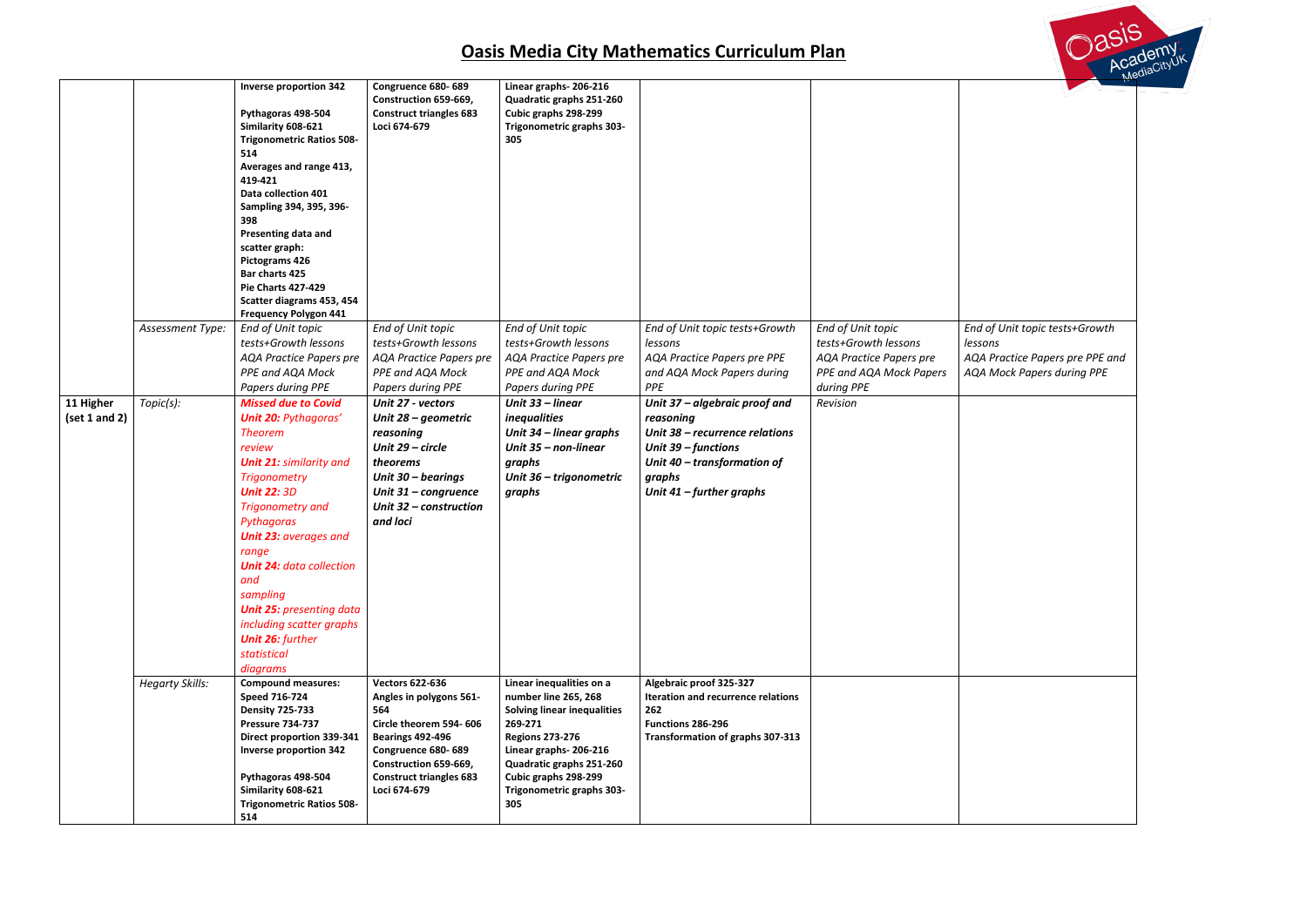| Key Words:       | Averages and range 413,<br>419-421<br>Data collection 401<br>Sampling 394, 395, 396-<br>398<br>Presenting data and<br>scatter graph:<br>Pictograms 426<br>Bar charts 425<br><b>Pie Charts 427-429</b><br>Scatter diagrams 453, 454<br><b>Frequency Polygon 441</b><br>End of Unit topic | End of Unit topic                                                                               | End of Unit topic                                                                               | End of Unit topic tests+Growth                                              | End of Unit topic                                                                        | GCSL |
|------------------|-----------------------------------------------------------------------------------------------------------------------------------------------------------------------------------------------------------------------------------------------------------------------------------------|-------------------------------------------------------------------------------------------------|-------------------------------------------------------------------------------------------------|-----------------------------------------------------------------------------|------------------------------------------------------------------------------------------|------|
| Assessment Type: | tests+Growth lessons<br><b>AQA Practice Papers pre</b><br>PPE and AQA Mock<br>Papers during PPE                                                                                                                                                                                         | tests+GROWTH lessons<br><b>AQA Practice Papers pre</b><br>PPE and AQA Mock<br>Papers during PPE | tests+GROWTH lessons<br><b>AQA Practice Papers pre</b><br>PPE and AQA Mock<br>Papers during PPE | lessons<br>AQA Practice Papers pre PPE<br>and AQA Mock Papers during<br>PPE | tests+Growth lessons<br>AQA Practice Papers pre<br>PPE and AQA Mock Papers<br>during PPE |      |



*GCSE Examination*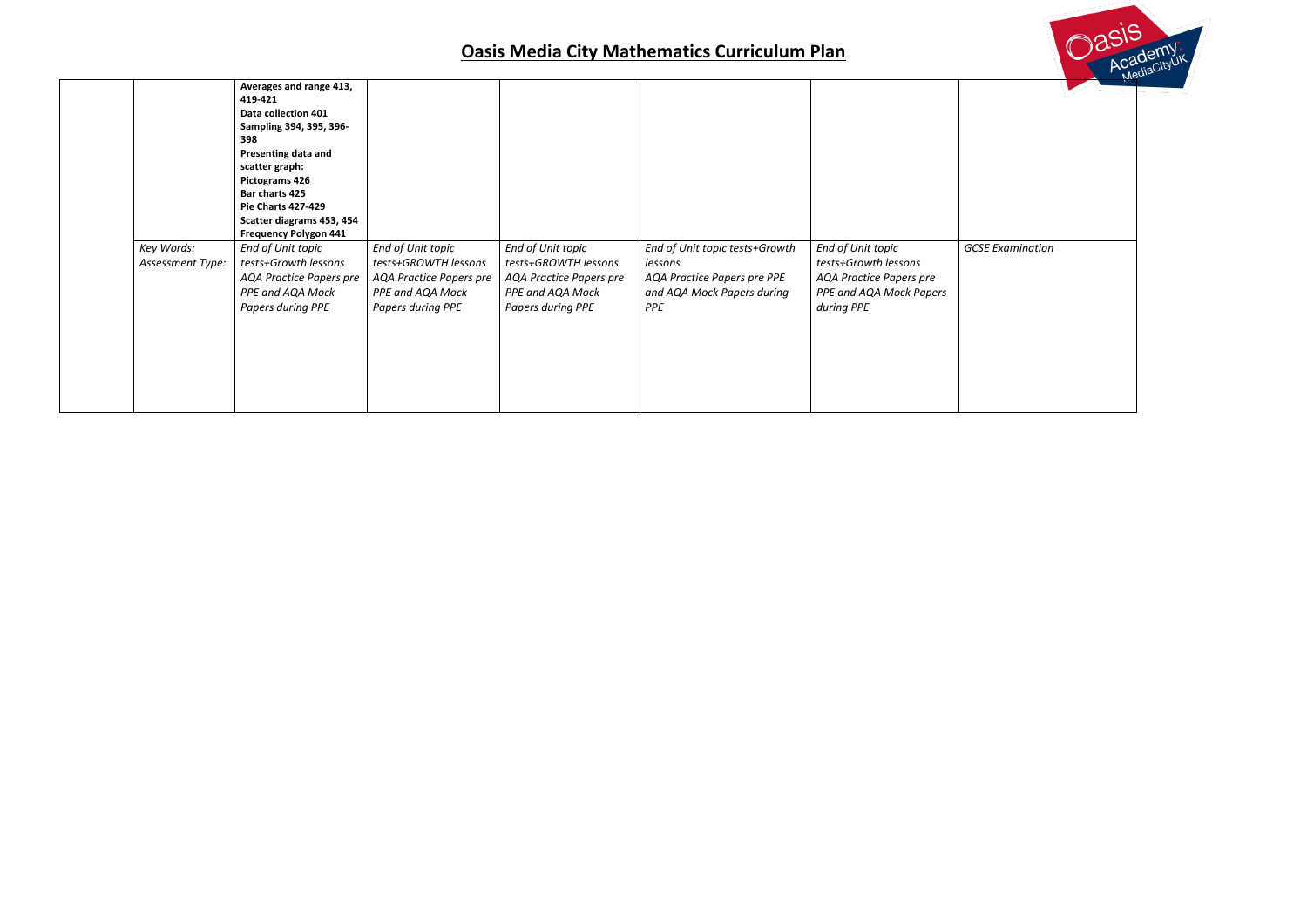### **Key Questions:**

1. What is the overarching intent for your curriculum?

To develop the knowledge, and love of Maths in our students that will enable them to be Numerate, Enthusiastic and Mathematically confident problem solvers who will be successful in their GCSE examinations, go on and achieve their chosen career paths with a specific emphasis on encouraging the learning of Maths post-GCSE.

2. How does this curriculum build student's knowledge of the world around them both locally and nationally?

The KS3 Mathematics Mastery Curriculum gives our students the skills they need to be numerate and financially aware of their surroundings through context-based learning. This develops their ability to spot the Maths around them and to carry this through to KS4 where their results for practice examinations are input into Pinpoint Learning that compares their progress against other schools nationally thus enabling our students to see how they the bigger picture both compared to other schools in the area and national basis.

3. How is this curriculum designed to engage students and develop a passion for the subject?

Mathematics Mastery is a prescribed Scheme of work for Oasis Academy that encourages a depth of understanding and knowledge of Mathematical concepts. This at KS3 gives our students a promising start to their secondary Mathematics education as it is designed to show the beauty of Maths by exposing our students to Mathematics in context; an example of this is showing our students a variety of number systems that have either been used historically or are still in use around the world. This steps away from just learning Maths by rote as it encourages our students to see that Maths is an exciting companion to every day life through furthering their knowle Maths and as this develops through to KS4 the added parameter of GCSE preparation opens the door for our students to not only pass but to excel in the subject and continue their Maths education post 16.

End of topic assessments to identify key areas of improvement and allocated Growth Lesson time to respond to growth tasks are two formative assessment methods that we employ on a day-to-day basis. These tie in with End of Term assessments that are used in data capture windows to grade students and ensure they are both accurately set and supported. Pixl and Pinpoint learning are tools we use at KS4 to identify individual areas of weakness for our students following End of Term Assessments for year 10 and PPE examinations for year 11. Resources are then produced to help students overcome these weaknesses, quality first teaching of these problem areas is then employed to address these areas for improvement.

4. How does this curriculum cater for the needs of our students?

Our curriculum provides our students with arithmetic skills that enable them to be financially numerate; these skills are transferable across all subject areas and are essential for everyday life. Reasoning and Problem sol built in within all our schemes of work as it is of high priority for the Maths GCSE- this skill promotes resilience across all areas of the curriculum and will see our students in good stead beyond their school life. Cros topics are shared with other departments such as Speed Distance and Time with Science as it is important for us to mirror our teaching of these cross-curricular topics. Statistical analysis and the use of averages is anoth that is transferable to Geography and History in addition to the Statistics Programme of study that we offer our year 11 students.

Our curriculum enables all our students to access the Maths curriculum through differentiated outcomes and challenges in addition to exam style questioning and preparation at KS4. Mathematics Mastery at KS3, and Year 10. The Continuation of the AQA Scheme of Work for Year 11 are all differentiated by our teachers to suit our students' individual needs, be they SEN related (supported by our SENCO), designed to enable access of our LPA and MPA students in addition to providing challenge to our HPA students. The linear setting of our groups this year and the reassessing of these sets following data capture windows will help to make sure our students are all t at a level and pace that is right for them.

5. How is assessment used to improve learning?

6. What skills will students develop that can be used in other subject areas and beyond their school life?

7. How is learning planned to progressively develop pupil's knowledge and understanding over time?

Mathematics Mastery at KS3, and Year 10 then the continuation of the 2<sup>nd</sup> year of the AQA SOW at year 11 provide the layering of knowledge, and the interleaving and overlearning of mathematical concepts that develop over time; these progressively offer opportunities for depth of understanding. During our differentiated lessons we focus highly on planning lessons that start with Do Now Activities designed for the recall of knowledge and enc students to overlearn by seeing the same style of targeted questions for a week. The main part of the lesson relies on modelling how questions should be answered with high level questioning to check understanding throughou